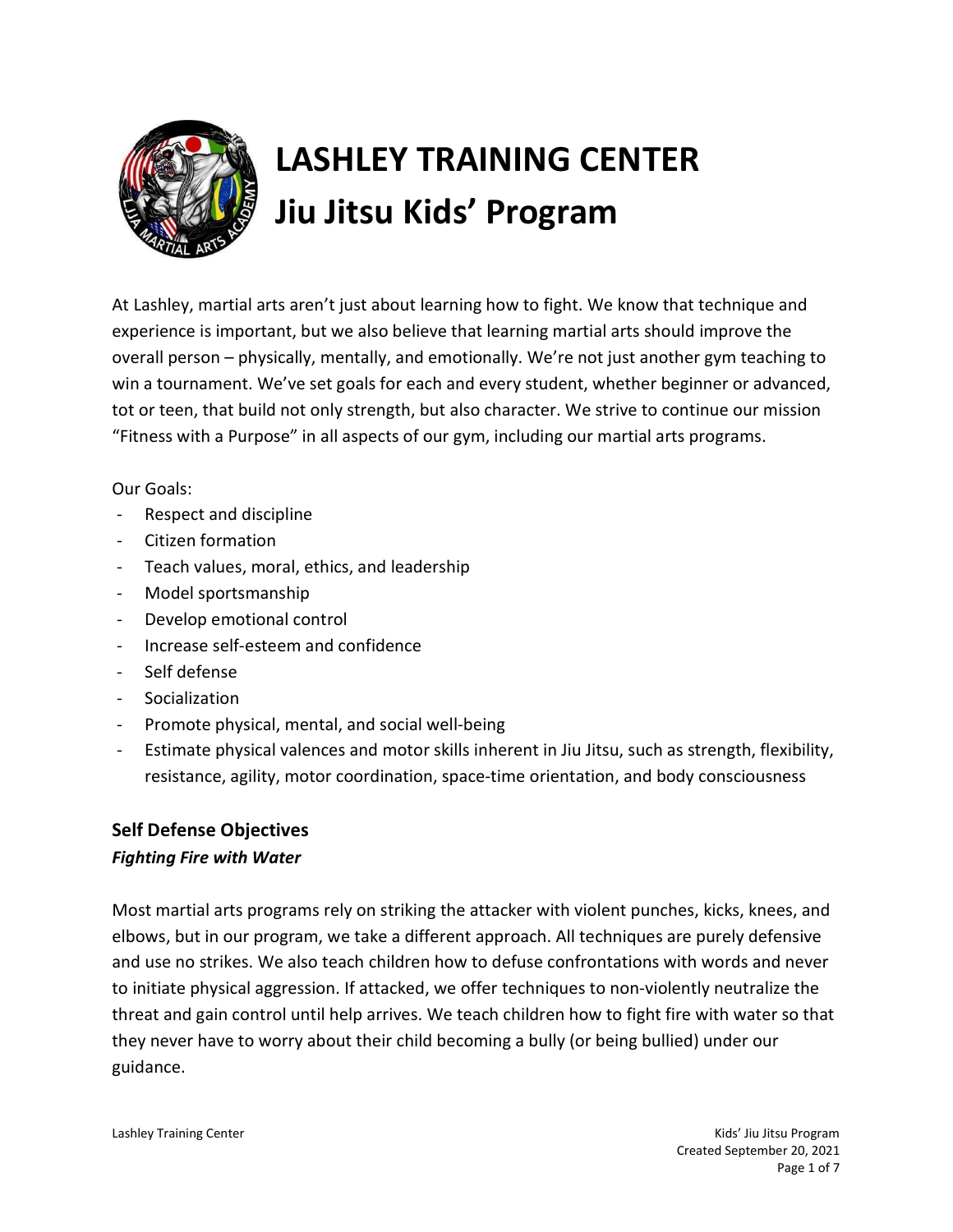- Increased Awareness: Harassment comes in many forms. Sometimes a victim doesn't take a stand because they can't differentiate between "joking" and "bullying." We teach your child to differentiate between harmless play and harmful harassment so they know precisely when and how to act in each circumstance.
- Unshakable Confidence: A confident child is a bullyproof child. Bullies seek "easy targets" – those who will tolerate their abuse. We arm your child with the tools needed to overcome physical, verbal, and psychological harassment, so they are so confident in themselves that no bully will try to harass them.
- Total Responsibility: We prepare your child to deal with bullies without turning them into one. We emphasize discipline, responsibility, and respect throughout the course, and teach five "Rules of Engagement" to ensure they never abuse their power.

# The Rules of Engagement

Teaching a child martial arts without teaching them when to use it is akin to giving someone a gun without teaching them how to use it. Our program actually teaches children precisely when they can, and cannot, use the techniques they are learning. The five "Rules of Engagement" are regularly rehearsed in class so that children will never abuse their power and, equally important, they will not hesitate to take a stand when abused by bullies.

Rule 1: Avoid the fight at all costs.

Rule 2: If physically attacked, defend yourself.

Rule 3: If verbally attacked, follow the Three T-steps (talk, tell, tackle).

Rule 4: Never punch or kick the bully, establish control and negotiate.

Rule 5: When applying submissions use minimal force and negotiate.

# Perfect Programs for Every Age

Nearly all Jiu Jitsu schools have all of their youth students bunched into one class, and a few schools have classes separated by age group. Our Jiu Jitsu program is one of the only youth programs that separate kids by age AND experience level so that every child gets the perfect balance of fun and challenge in their weekly classes. All kids begin in super-playful entry-level programs for their age group, and as soon as a child reaches a certain level of maturity and skill, they are promoted to the next training program.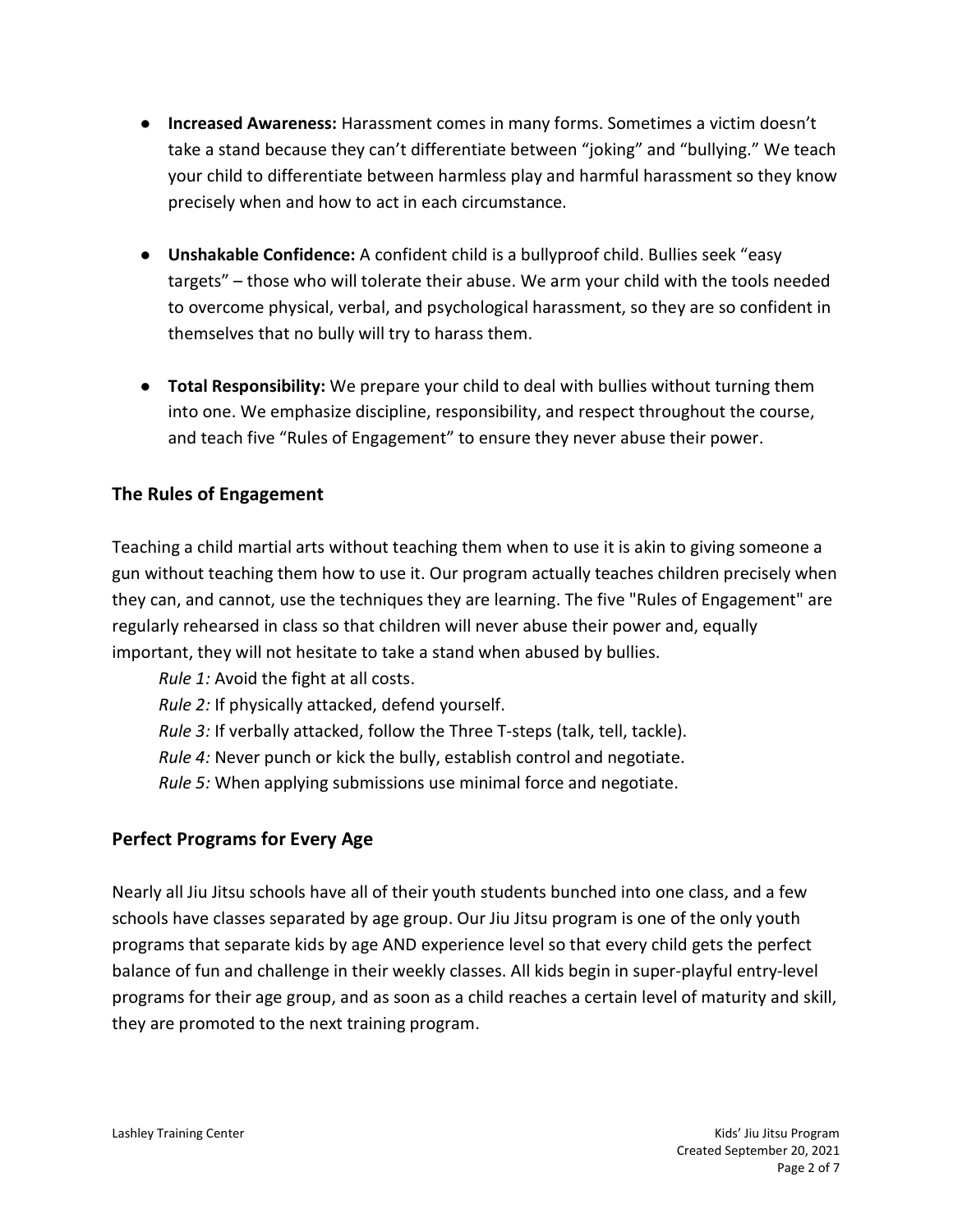# Mini Pup Jiu-Jitsu (3-4 Years Old)

The Mini Pup program is getting kids introduced into the program. The main focus is listening, social skills with teammates, respect, discipline, and developing basic physical athletic abilities. We slowly start to introduce them to basic Jiu Jitsu fundamentals.

## Little Bulldogs (5-7 Years Old)

The Little Bulldogs program is for kids 5-7 years old. We focus on the fundamentals of Jiu Jitsu and self-defense by implementing them in a fun and creative learning environment

#### Big Bulldogs (8-14 Years Old)

In the Big Bulldogs program, we focus on 20 non-violent self-defense techniques that teach children to "neutralize and negotiate" with bullies. Verbal assertiveness strategies are a major portion of this curriculum. A child needs absolutely no experience to start, and we guarantee a noticeable increase in your child's confidence within a few weeks!

#### Advanced Class (Invitation Only)

We invite children who excel in the Advanced Class to join the Black Belt Club. This is our most advanced youth Jiu Jitsu program and joining the Black Belt Club is the highest honor for any youth in our program. Kids in this program possess all the traits necessary for success on the path to a black belt: discipline, respect, courage, leadership, loyalty, and compassion.

# Student Homework

Students will be assigned homework outside of class to help them develop leadership and life skills along with practicing jiu-jitsu skills. The homework is a part of our character development program. We understand that many of our students have school and sport obligations outside of the gym, so we give our students enough to develop habits, but not too much to make it overwhelming for the kids or the parents.

# Lashley Character Development Program

We have found that our instructors develop powerful bonds with every student on the mat, but especially with our youth practitioners. We leverage this connection to help you develop your child's character for success in all aspects of life. Every quarter of the year we will focus on different aspects of Character Development which the homework will reflect with special assignments.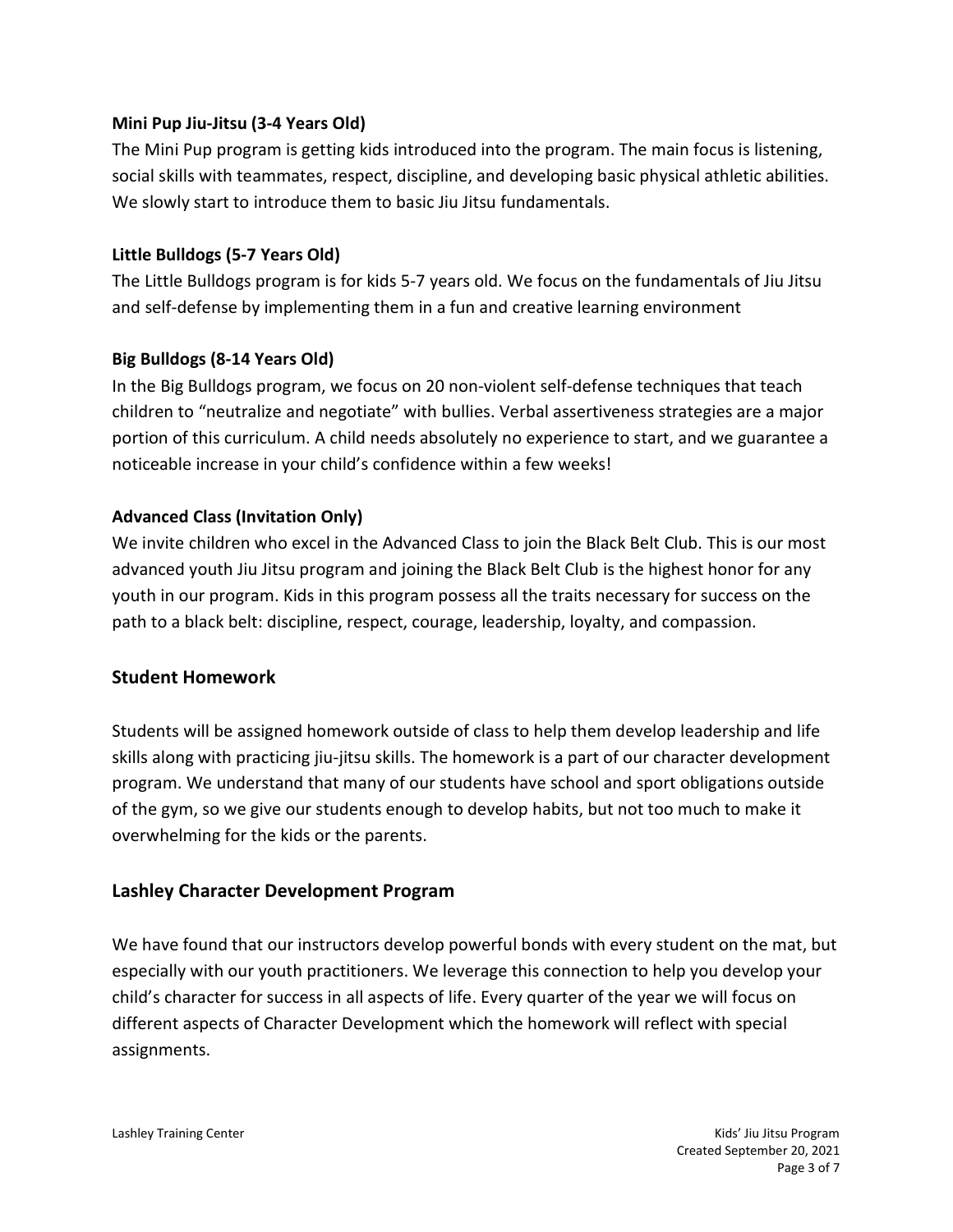The homework will be a 13-week packet (given quarterly) that the student will be responsible to bring it in for class for the coach/instructor to sign off. Students will get a special treat when it is completed and at the end of the quarter, those with 70% of homework completed will be allowed to attend a special game day. It's not just about "getting it done", but creating habits, improving character, and being rewarded for hard work.

# Belt Testing

For a child to progress through the belt ranking system we have set up the best progression system for them to effectively learn and test for their next rank. The child must perform in the following three ways during the test Shin - Gi - Thai

- Shin (Mind/Spirit) Being able to control one's emotions under stress. Good discipline, respect, & display maturity
- Gi (Technique) Perform the necessary techniques required for the students to know
- Tai (Physical/Body) Be able to perform basic exercises and push through basic physical/muscle tiredness.

# The Test

Testing is scheduled via small group / private training outside of class. The instructors will arrange specific testing days for the whole class. Tentative testing dates are scheduled every quarter around January 5th, April 5th, July 5th, October 5<sup>th</sup>.

In order to progress in belt ranking students will be required to pass the following:

- 1. Warm-Up / Exercise: The first 10-15 mins of the test will be a more physically challenging warm-up to test the physical preparedness of the students.
- 2. Student Techniques: Students will demonstrate their list of techniques in order to progress belt rank. Students will also be required to demonstrate some of the techniques at prior testing levels. Students will need to know the names and demonstrate all techniques correctly to pass this test. If the student does not pass, they only need to retest for the techniques that they did not pass, not all of them. This is common, so don't get discouraged. The instructor will go over the proper technique so the student can practice. We are here to help one another, learn, and grow.
- 3. Bully Battle / Stress Test: For this test, the student gets to pick an instructor of their choice, and uses the techniques that they've learned on display. The student will have to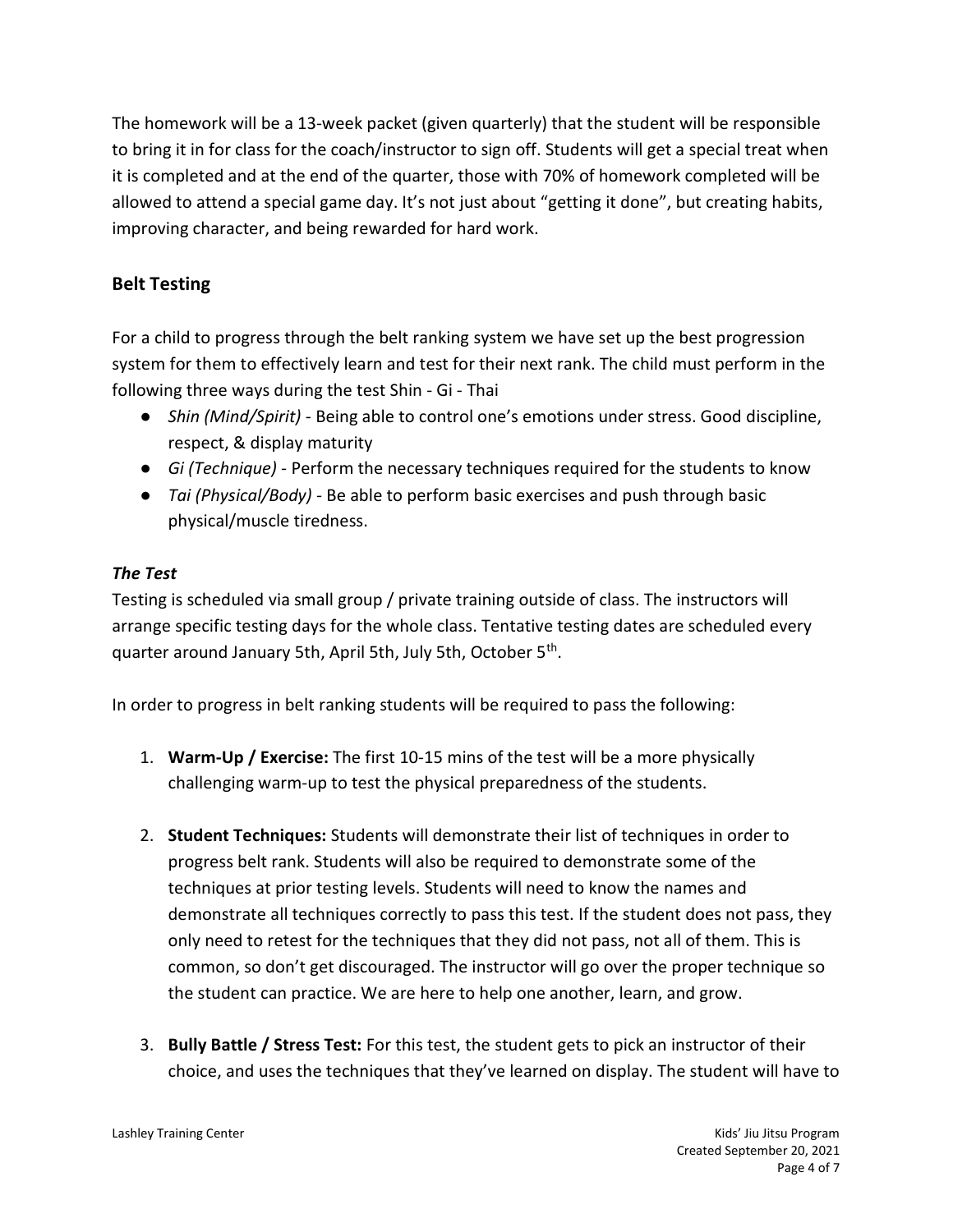battle for 2 minutes. During this time, they will show off the full range of their skills using escapes, sweeps, guard passes, and submissions.

And yes, the family is always welcomed to take pictures and film the whole event! After the Bully Battle, the student is then presented with the belt that they have earned!

#### Testing Techniques

#### \*\*Students must be able to show techniques for all levels up to the current level test\*\*

#### White To Gray

- Shrimps, defensive scoot, rolls, break fall
- Mount, knee on belly
- Armbar, paintbrush
- Cross collar (standing, guard, mount)
- Understanding closed guard
- Breaking guard open, pin, and pass
- Mount escape, knee on belly escape, push-pull trip from back
- Double leg, O Soto Gari, sprawl
- Double leg from Haymaker punch, grip breaking (wrists, sleeve, collar)
- Tie your belt
- Frame to a takedown from a volley of punches
- Armbar escape

#### Gray to Yellow

- Stand up in base
- Side mount, north-south
- Kimura, wrist Lock
- Triangle choke, head arm triangle
- Half guard
- Double under pass, half guard toothpaste pass
- Scissor sweep, hip bump sweep
- Sprawl & tackle defense
- Stiff arm defensive takedown, high school headlock escape
- Triangle escape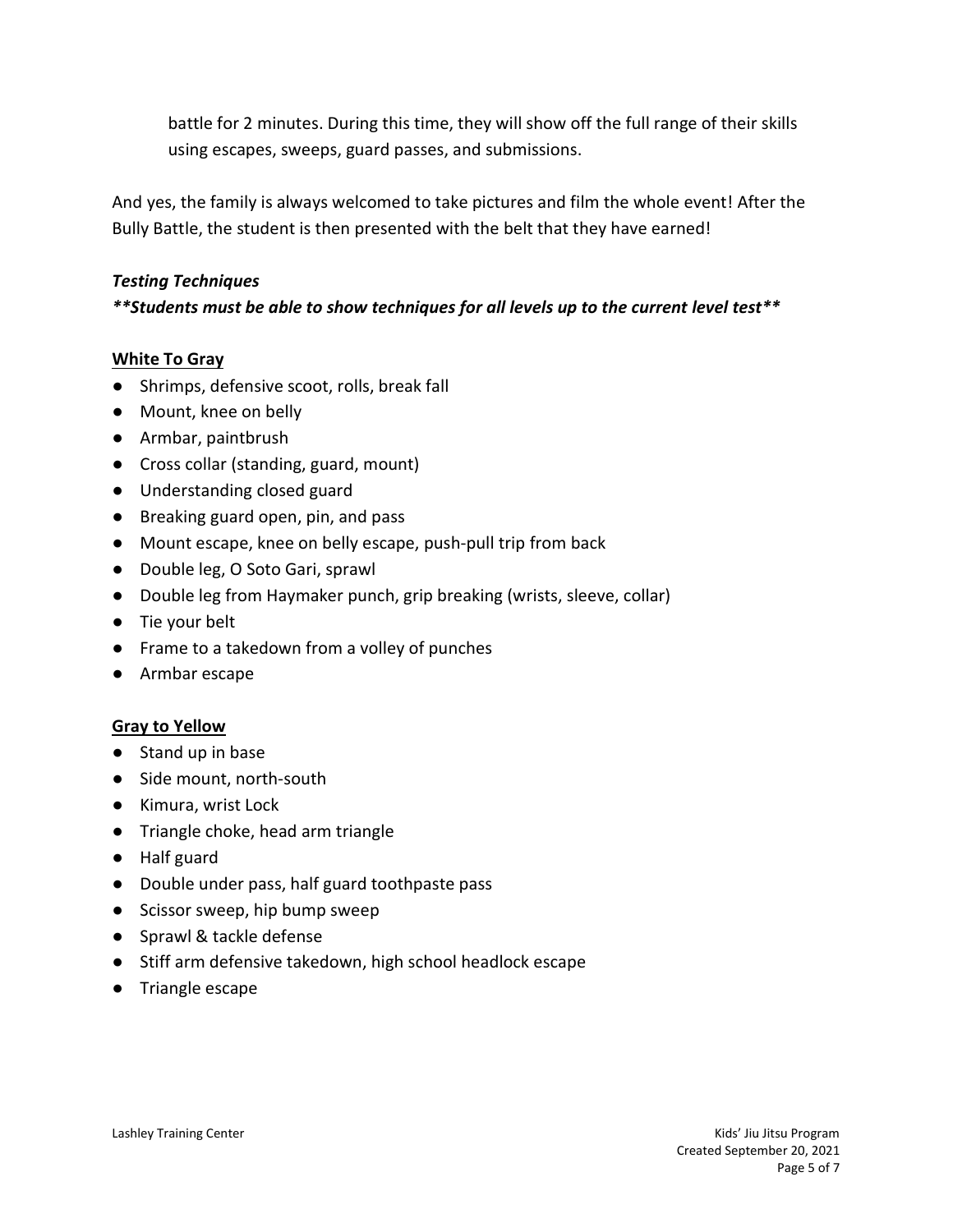#### Yellow To Orange

- Break fall sideways
- Side scarf, reverse side scarf
- Straight arm lock, armbar 3 positions
- Guillotine, butter cutter
- Butterfly guard
- Inside knee slice, log splitter pass
- Side mount escape (besides shrimping), seatbelt escape
- O Goshi, arm drag
- Front choke static & push, bear hug unpinned escape
- Guillotine escape

#### Orange To Green

- Break fall front, pull guard
- Seatbelt, body triangle, Ashi Garami
- Straight ankle, knee bar, Kimura 3 positions, paintbrush 3 positions
- Loop choke, Darce, clock, rear naked choke seatbelt
- Spider / butterfly guard
- Butterfly guard pass, spider guard pass
- Half guard tilt sweep, reverse scissor sweep
- Outside leg trip, head and arm takedown, reverse blast double, back leg trip from behind
- Pinned mount escape, defending punches on the back (leg defense on arms), rear chock escape, pinned on wall / choke on wall defense
- Kimura / paintbrush escape
- North-south choke

#### Green To Blue (must be 16 years old)

- Stand up base under pressure
- Leg pin (leg attack)
- Straight armlock 3 positions, ankle lock 3 positions, wrist lock 3 positions
- Ninja choke, bow n arrow choke
- Butterfly, half guard, spider
- Tornado pass, smash pass
- Ashi Garami knockdown, north-south to seatbelt
- Snap down to seatbelt, Hane Goshi, Ushiro Goshi
- Ushiro Goshi, lapel grab, side headlock 2 escapes, sprawl & tackle defense, rear from behind hands choke, bear hug pinned arms from behind (pick the leg), bear hug pinned from front
- Ankle lock escape